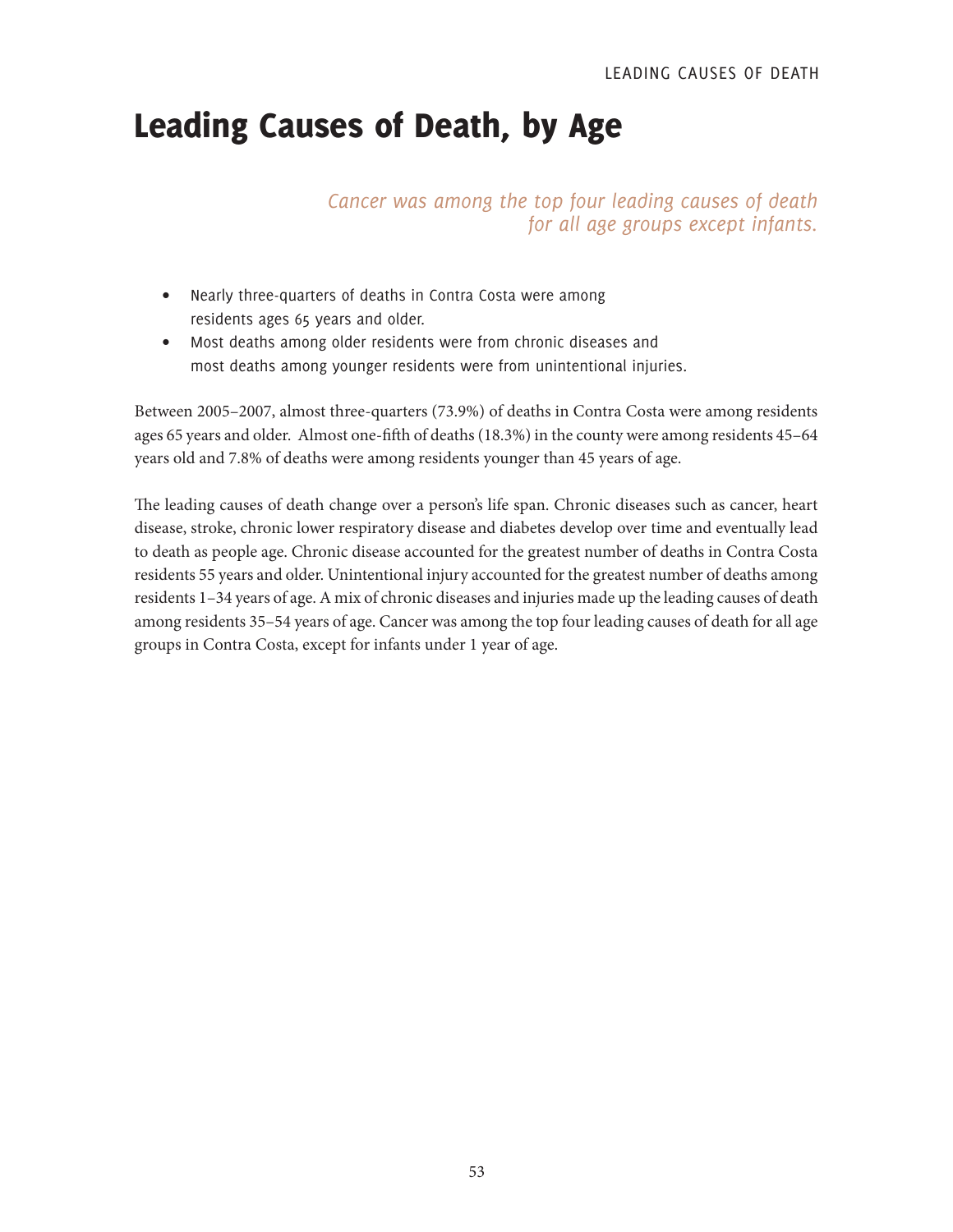## 65+ years

Contra Costa County, 2005–2007

Between 2005–2007, there were 15,163 deaths among residents 65 years and older. This means that on average 5,054 county residents in this age group died each year. Deaths among residents 65 years of age and older accounted for almost three-quarters (73.9%) of all deaths among county residents.

Residents 65 years and older had the highest age-specific death rate (4,096.2 per 100,000); higher than the age-specific death rates of all other age groups included in this section.

## Table 1 **■** Leading causes of death for residents 65 years or older

|                                                              | <b>Deaths</b> | Percent | Rate    | This section<br>includes age-                           |
|--------------------------------------------------------------|---------------|---------|---------|---------------------------------------------------------|
| <b>Heart disease</b>                                         | 3,853         | 25.4%   | 1,040.9 | specific rates for                                      |
| Cancer                                                       | 3,559         | 23.5%   | 961.5   | specific age groups<br>(e.g., 65 years and              |
| <b>Stroke</b>                                                | 1,286         | 8.5%    | 347.4   | older, etc.) These<br>rates should not                  |
| Chronic lower respiratory disease                            | 972           | 6.4%    | 262.6   | be compared to<br>age-adjusted rates                    |
| Alzheimer's disease                                          | 861           | 5.7%    | 232.6   | in this report or<br>others.)                           |
| Influenza/pneumonia                                          | 518           | 3.4%    | 139.9   |                                                         |
| <b>Diabetes</b>                                              | 437           | 2.9%    | 118.1   | The injury,                                             |
| <b>Essential hypertension</b><br>/hypertensive renal disease | 262           | 1.7%    | 70.8    | homicide and<br>suicide rates in<br>this section differ |
| Pneumonitis due to solids and liquids                        | 229           | 1.5%    | 61.9    | slightly from others<br>in the report.                  |
| Unintentional injury                                         | 219           | 1.4%    | 59.2    | See this section's<br>table footnotes for               |
| <b>Total</b>                                                 | 15,163        | 100.0%  | 4,096.4 | further explanation.                                    |

Total includes deaths from all causes, including but not limited to those listed above. These are age-specific rates per 100,000 residents 65 years and older.

Heart disease was the leading cause of death among residents 65 years and older, accounting for onequarter (25.4%) of all deaths in this age group. Cancer, which accounted for 23.5% of deaths, ranked a close second, followed by stroke (8.5%), chronic lower respiratory disease (6.4%), Alzheimer's disease (5.7%) and other causes listed. The top 10 leading causes of death accounted for 80.4% of all deaths in this age group.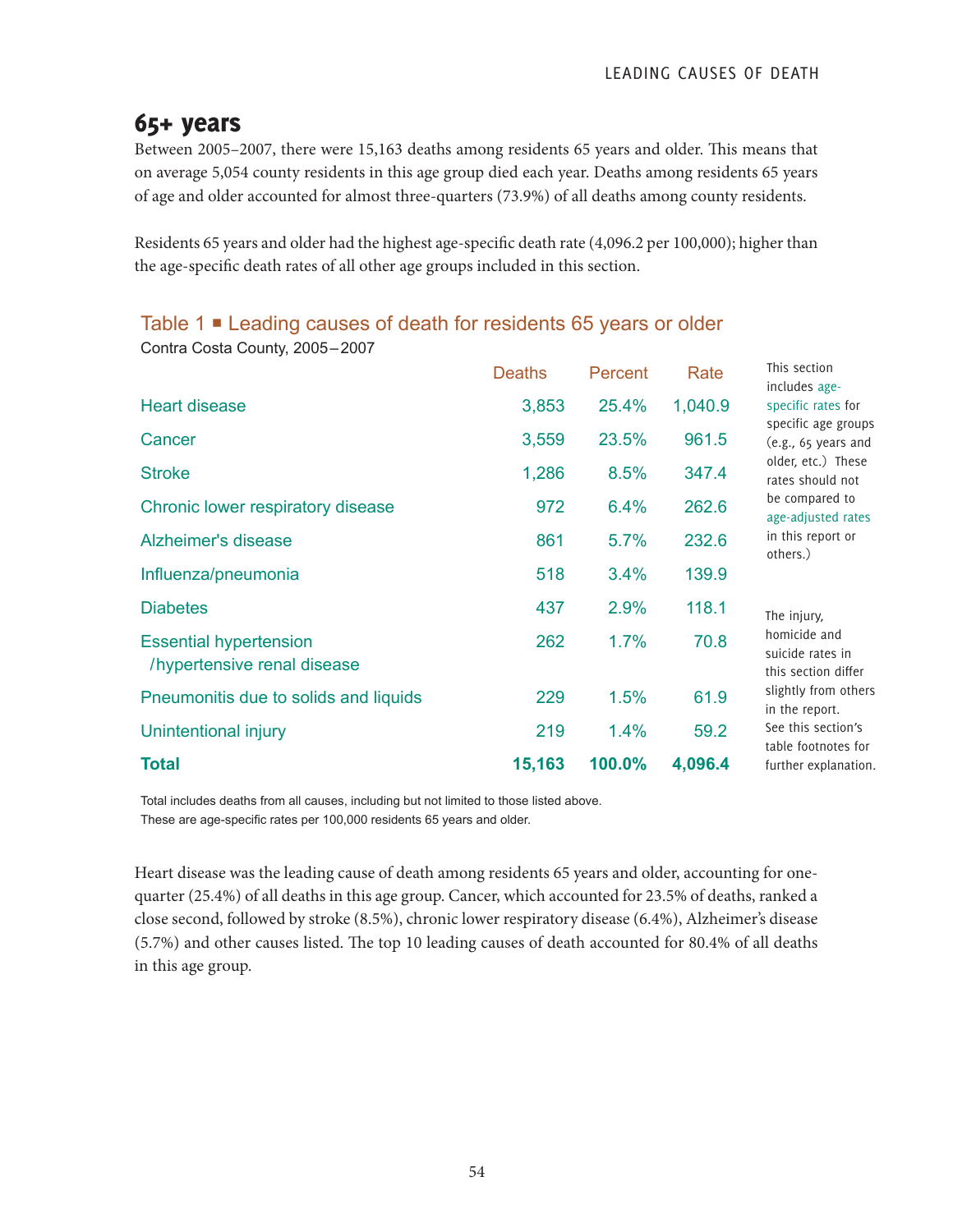## 55–64 years

Between 2005–2007, there were 2,349 deaths among Contra Costa residents 55–64 years of age. This means that on average 783 county residents in this age group died each year. Deaths among residents 55–64 years old accounted for 11.5% of all deaths in the county.

The death rate for residents 55–64 years old was 675.3 per 100,000.

Contra Costa County, 2005–2007

### Table 2 ■ Leading causes of death for residents 55–64 years

| <b>Solitia Sosta Sourity, 2000 2001</b>                     |               |         |       |
|-------------------------------------------------------------|---------------|---------|-------|
|                                                             | <b>Deaths</b> | Percent | Rate  |
| Cancer                                                      | 944           | 40.2%   | 271.4 |
| <b>Heart disease</b>                                        | 426           | 18.1%   | 122.5 |
| Chronic lower respiratory disease                           | 100           | 4.3%    | 28.7  |
| Unintentional injury                                        | 99            | 4.2%    | 28.5  |
| <b>Diabetes</b>                                             | 95            | 4.0%    | 27.3  |
| <b>Stroke</b>                                               | 92            | 3.9%    | 26.4  |
| <b>Chronic liver disease and cirrhosis</b>                  | 89            | 3.8%    | 25.6  |
| <b>Suicide</b>                                              | 38            | 1.6%    | 10.9  |
| <b>Essential hypertension/hypertensive</b><br>renal disease | 27            | 1.1%    | 7.8   |
| <b>Viral hepatitis</b>                                      | 27            | 1.1%    | 7.8   |
| <b>Total</b>                                                | 2,349         | 100.0%  | 675.3 |

Total includes deaths from all causes, including but not limited to those listed above. These are age-specific rates per 100,000 residents 55-64 years.

Cancer was the leading cause of death among residents 55–64 years old, accounting for 40.2% of all deaths in this age group. Heart disease, which accounted 18.1% of deaths, was the second leading cause of death, followed by chronic lower respiratory disease (4.3%), unintentional injury (4.2%), diabetes (4.0%) and other causes listed. The top 10 leading causes of death accounted for 82.5% of all deaths in this age group.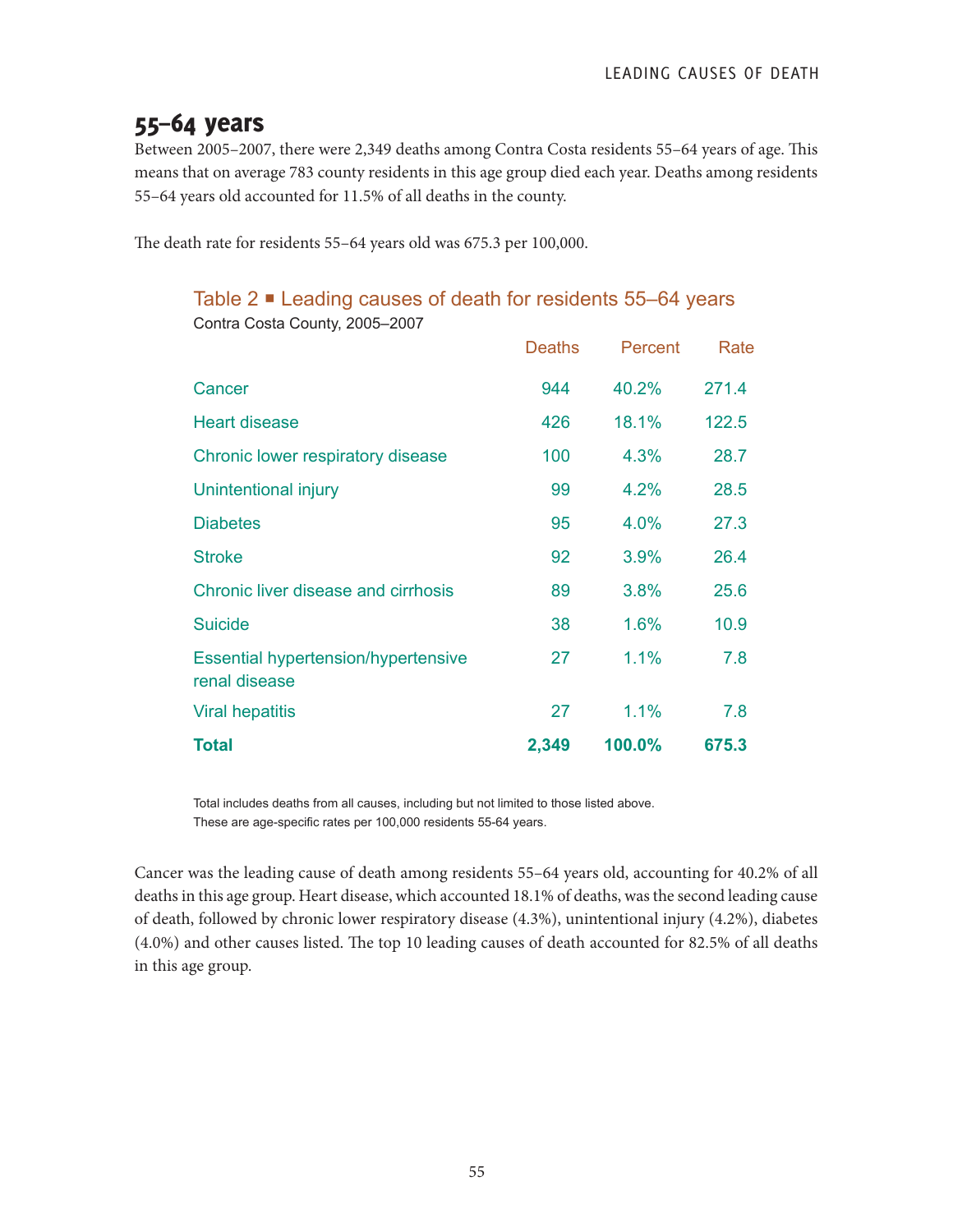## 45–54 years

Between 2005–2007, there were 1,413 deaths among Contra Costa residents 45–54 years of age. This means that on average 471 county residents in this age group died each year. Deaths among residents 45–54 years of age accounted for 6.9% of all deaths among county residents.

The death rate for residents 45–54 years old was 297.4 per 100,000.

#### Table 3 ■ Leading causes of death for residents 45–54 years Contra Costa County, 2005–2007

|                                     | <b>Deaths</b> | Percent | Rate  |
|-------------------------------------|---------------|---------|-------|
| Cancer                              | 419           | 29.7%   | 88.2  |
| <b>Heart Disease</b>                | 265           | 18.8%   | 55.8  |
| Unintentional Injury                | 159           | 11.3%   | 33.5  |
| Chronic liver disease and cirrhosis | 69            | 4.9%    | 14.5  |
| <b>Suicide</b>                      | 59            | $4.2\%$ | 12.4  |
| <b>Stroke</b>                       | 51            | 3.6%    | 10.7  |
| <b>Diabetes</b>                     | 45            | 3.2%    | 9.5   |
| Chronic lower respiratory disease   | 30            | 2.1%    | 6.3   |
| Homicide                            | 24            | 1.7%    | 5.1   |
| Influenza/pneumonia                 | 23            | 1.6%    | 4.8   |
| <b>Total</b>                        | 1,413         | 100.0%  | 297.4 |

Total includes deaths from all causes, including but not limited to those listed above. These are age-specific rates per 100,000 residents 45-54 years.

Cancer was the leading cause of death among residents 45–54 years old, accounting for more than one-quarter (29.7%) of all deaths in this age group. Heart disease, which accounted for 18.8% of deaths, ranked second, followed by unintentional injury (11.3%), chronic liver disease/cirrhosis (4.9%), suicide (4.2%) and other causes listed. The top 10 leading causes of death accounted for 81.0% of all deaths in this age group.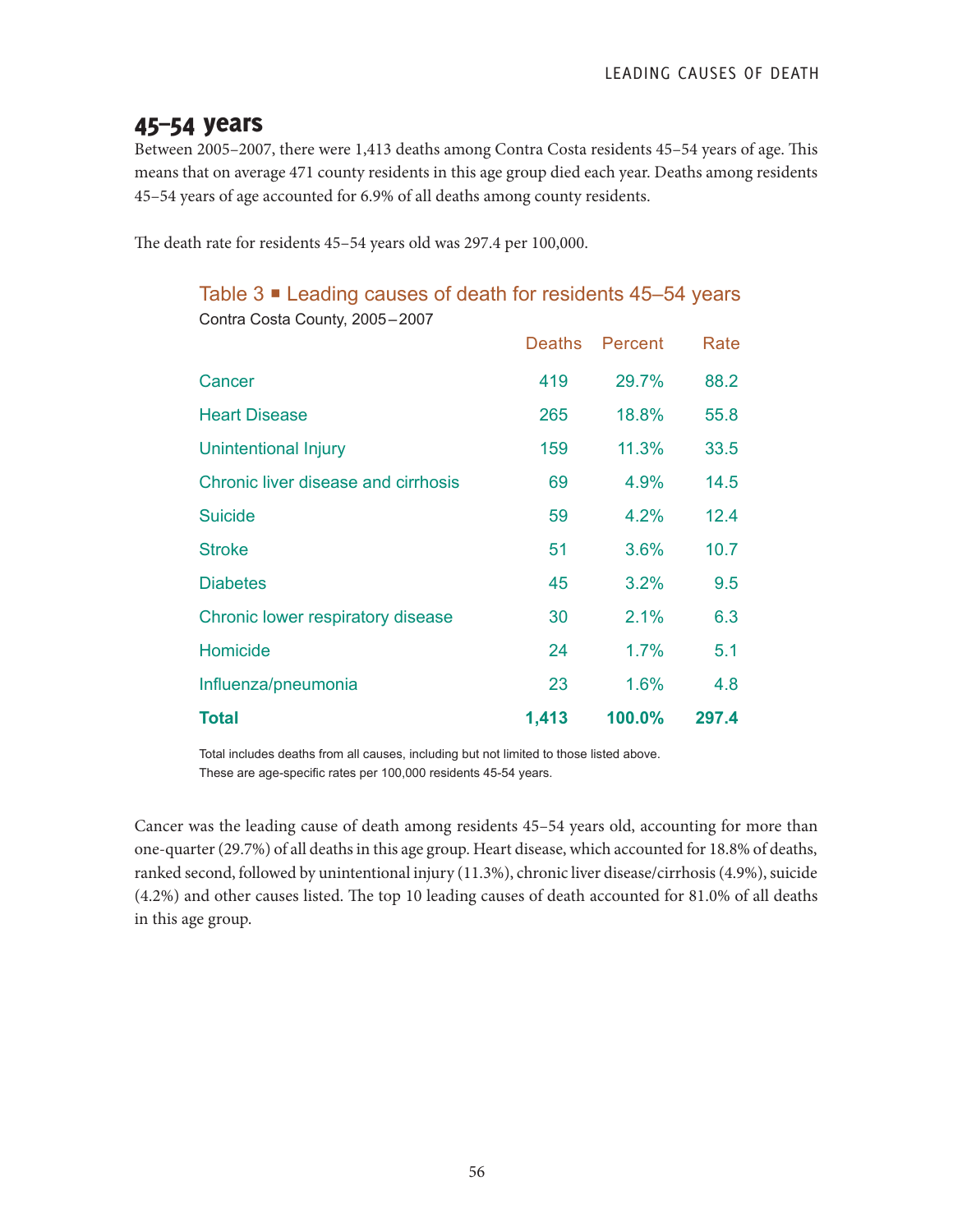## 35–44 years

Between 2005–2007, there were 699 deaths among Contra Costa residents 35–44 years of age. This means that on average 233 county residents in this age group died each year. Deaths among residents 35-44 years of age accounted for 3.4% of all deaths in the county.

The death rate for residents 35-44 years old was 150.3 per 100,000.

### Table 4 Leading causes of death for residents 35–44 years

|                                     | <b>Deaths</b> | Percent | Rate      |
|-------------------------------------|---------------|---------|-----------|
| Cancer                              | 146           | 20.9%   | 31.4      |
| <b>Unintentional Injury</b>         | 142           | 20.3%   | 30.5      |
| <b>Heart Disease</b>                | 93            | 13.3%   | 20.0      |
| Homicide                            | 53            | 7.6%    | 11.4      |
| <b>Suicide</b>                      | 50            | 7.2%    | 10.7      |
| <b>Stroke</b>                       | 29            | 4.1%    | 6.2       |
| Chronic liver disease and cirrhosis | 28            | 4.0%    | 6.0       |
| <b>HIV disease</b>                  | 23            | 3.3%    | 4.9       |
| <b>Diabetes</b>                     | 13            | 1.9%    | <b>NA</b> |
| Chronic lower respiratory disease   | 8             | 1.1%    | <b>NA</b> |
| <b>Total</b>                        | 699           | 100.0%  | 150.3     |

Contra Costa County, 2005–2007

Total includes deaths from all causes, including but not limited to those listed above. These are age-specific rates per 100,000 residents 35–44 years.

Cancer and unintentional injury were the leading causes of death among residents 35–44 years old, each accounting for one-fifth of all deaths in this age group (20.9% and 20.3%, respectively). These were followed by heart disease (13.3%), homicide (7.6%), suicide (7.2%) and other causes listed. The top 10 leading causes of death accounted for 83.7% of all deaths in this age group.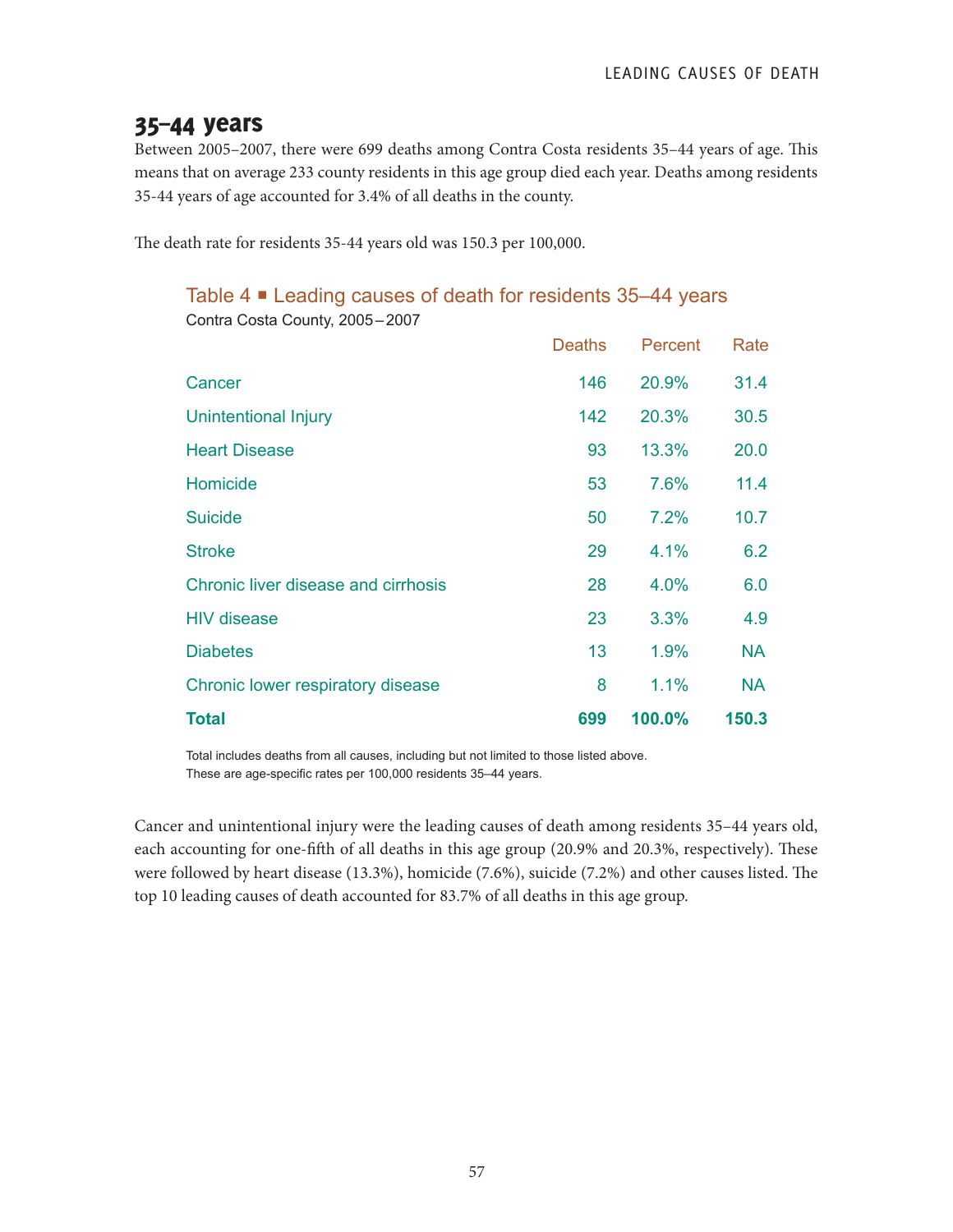## 25–34 years

Between 2005–2007, there were 317 deaths among Contra Costa residents 25–34 years of age. This means that on average 106 county residents in this age group died each year. Deaths among residents 25–34 years of age accounted for 1.5% of all deaths in the county.

The death rate of residents 25–34 years old was 81.5 per 100,000.

#### Table 5 ■ Leading causes of death for residents 25–34 years Contra Costa County, 2005–2007

| <b>Total</b>                                                            | 317           | 100.0%  | 81.5      |
|-------------------------------------------------------------------------|---------------|---------|-----------|
| Chronic liver disease and cirrhosis                                     | 5             | 1.6%    | <b>NA</b> |
| Congenital malformations, deformations<br>and chromosomal abnormalities | 6             | 1.9%    | <b>NA</b> |
| <b>HIV</b> disease                                                      | 8             | 2.5%    | <b>NA</b> |
| <b>Heart disease</b>                                                    | 19            | 6.0%    | <b>NA</b> |
| Cancer                                                                  | 31            | 9.8%    | 8.0       |
| <b>Suicide</b>                                                          | 41            | 12.9%   | 10.5      |
| Homicide                                                                | 79            | 24.9%   | 20.3      |
| Unintentional injury                                                    | 82            | 25.9%   | 21.1      |
|                                                                         | <b>Deaths</b> | Percent | Rate      |

Total includes deaths from all causes, including but not limited to those listed above. These are age-specific rates per 100,000 residents 25-34 years.

Top 10 Leading Causes with fewer than five cases not shown.

Unintentional injury was the leading cause of death among residents 25-34 years old, accounting for roughly one-quarter of all deaths in this age group (25.9%). Homicide ranked a close second, accounting for 24.9% of deaths, followed by suicide (12.9%), cancer (9.8%), heart disease (6.0%) and other causes listed. The top 10 leading causes of death, which also included stroke, and influenza and pneumonia, accounted for 87.4% of all deaths in this age group.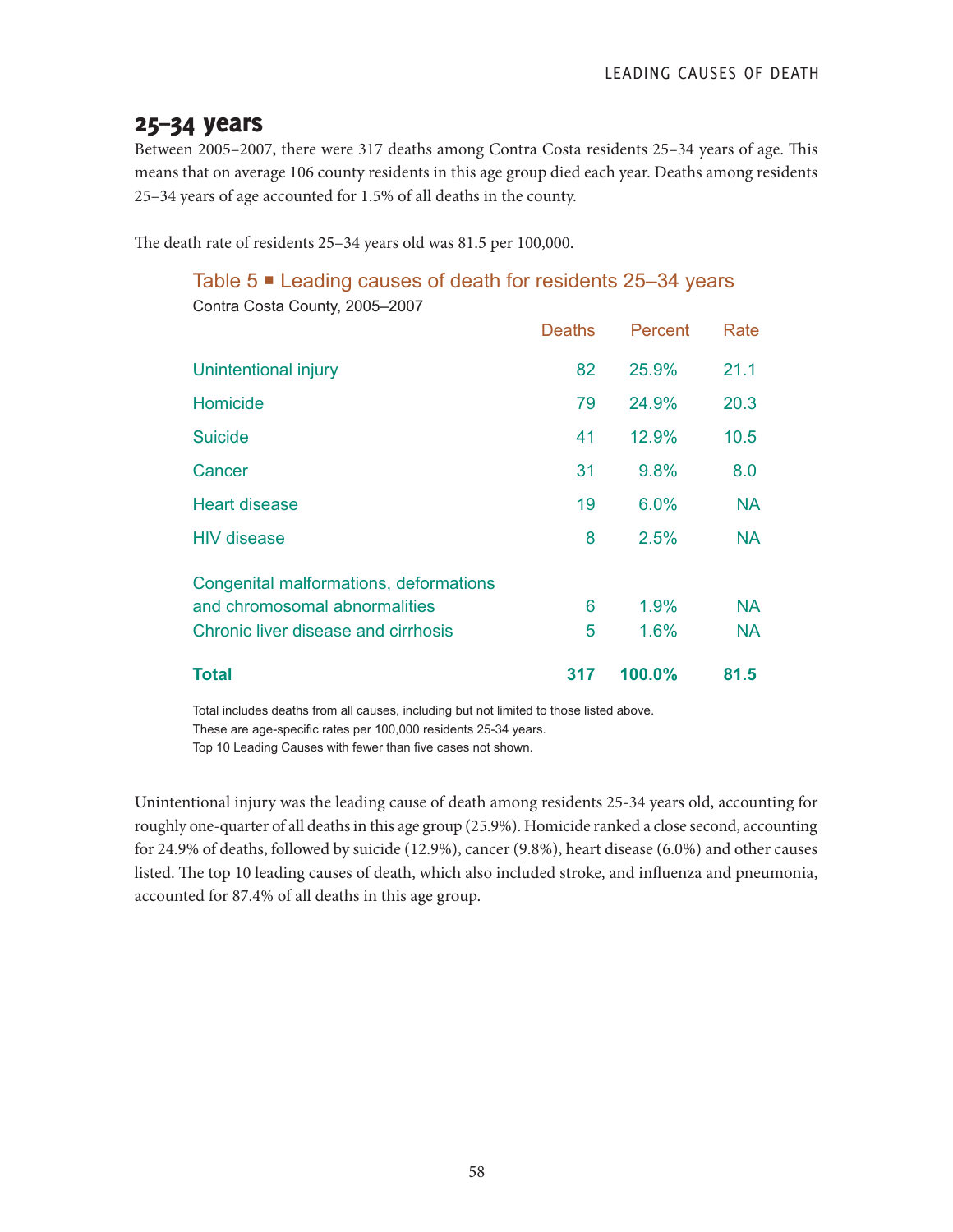## 15–24 years

Between 2005–2007, there were 313 deaths among Contra Costa residents 15–24 years of age. This means that on average 104 county residents in this age group died each year. Deaths among residents 15–24 years of age accounted for 1.5% of all deaths among county residents.

The death rate for residents 15–24 years old was 76.5 per 100,000.

#### Table 6 Leading causes of death for residents 15–24 years Contra Costa County, 2005–2007

| <b>Total</b>         | 313           | 100.0%  | 76.5      |
|----------------------|---------------|---------|-----------|
| Cancer               | 18            | 5.8%    | <b>NA</b> |
| <b>Suicide</b>       | 31            | 9.9%    | 7.6       |
| Homicide             | 103           | 32.9%   | 25.2      |
| Unintentional injury | 107           | 34.2%   | 26.2      |
|                      | <b>Deaths</b> | Percent | Rate      |
| $\sim$               |               |         |           |

Total includes deaths from all causes, including but not limited to those listed above. These are age-specific rates per 100,000 residents 15-24 years. Top 10 Leading Causes with fewer than five cases not shown.

Unintentional injury and homicide were the leading causes of death among residents ages 15–24, each accounting for 34.2% and 32.9%, respectively, of all deaths. These were followed by suicide (9.9%) and cancer (5.8%). The top 10 leading causes of death which also included pregnancy/childbirth/puerperium, congenital malformations/deformations/chromosomal abnormalities, heart disease, anemias, diabetes and other tumors<sup>1</sup> accounted for 87.9% of all deaths in this age group.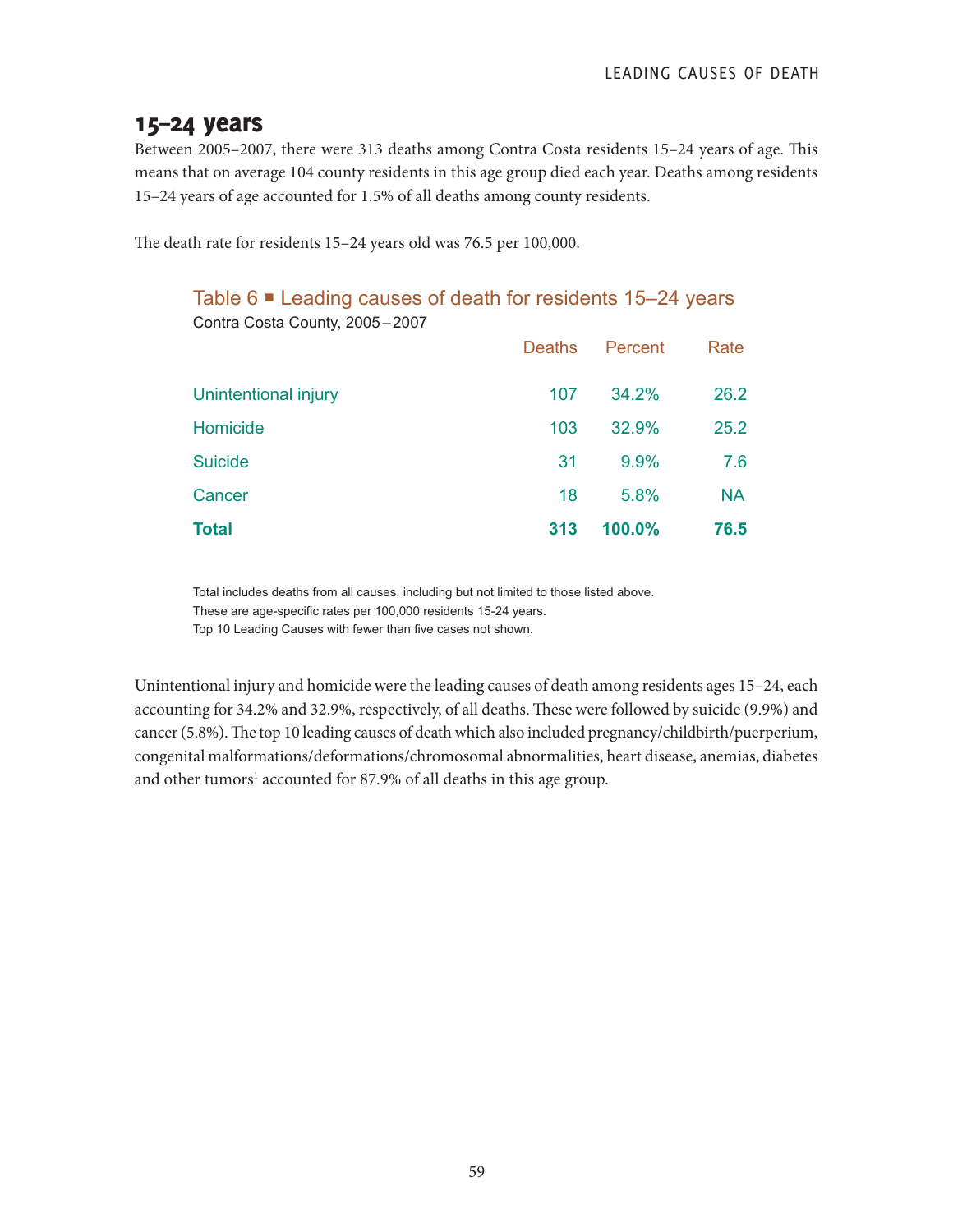## 1–14 years

Between 2005–2007, there were 88 deaths among Contra Costa residents 1–14 years of age. This means that on average, 29 county residents in this age group died each year. Deaths among residents 1–14 years of age accounted for 0.4% of all deaths among county residents.

Residents 1–14 years old had the lowest death rate (14.7 per 100,000) of all the age groups included in this section.

Table 7 **■** Leading causes of death for residents 1–14 years

Contra Costa County, 2005–2007 Deaths Percent Rate Unintentional injury 26 29.5% 4.4 Cancer 2012 14 15.9% NA Homicide 10 11.4% NA Congenital malformations, deformations and chromosomal abnormalities 7 8.0% NA **Total 88 100.0% 14.7**

Total includes deaths from all causes, including but not limited to those listed above. These are age-specific rates per 100,000 residents 1-14 years.

Top 10 Leading Causes with fewer than five cases not shown.

Unintentional injuries were the leading cause of death among residents ages 1–14, accounting for 29.5% of all deaths in this age group. Cancer (15.9%) and homicide (11.4%) were the second and third leading causes of death, respectively, followed by congenital anomalies (8.0%). The top 10 leading causes of death, which also included anemias, influenza and pneumonia, heart disease, hernia, HIV and other tumors<sup>1</sup> accounted for 75.0% of all deaths in this age group.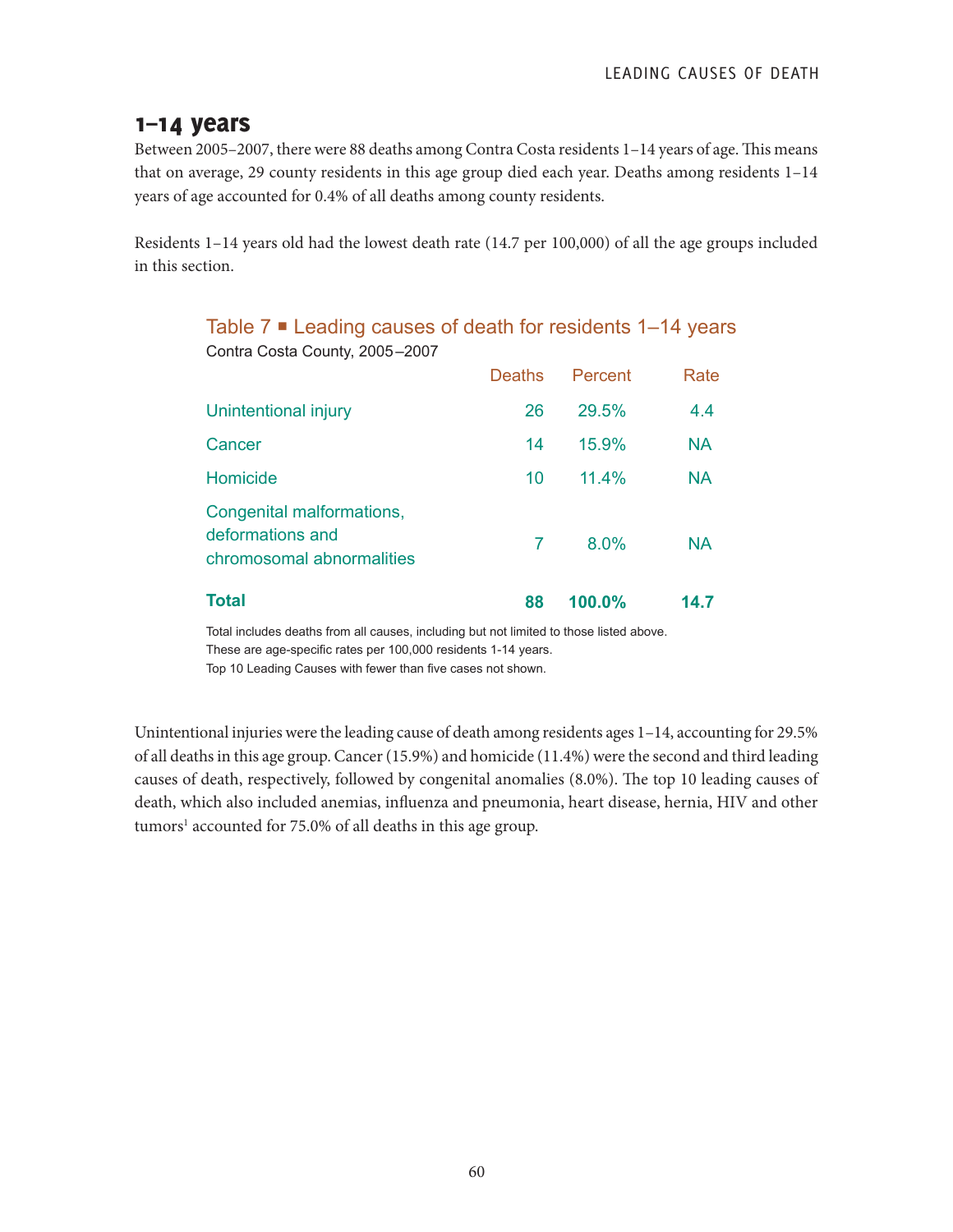#### <1 YEAR OLD

Between 2005–2007, there were 173 deaths among Contra Costa residents younger than 1 year old. This means that on average, 58 Contra Costa infants in this age group died each year. Deaths among residents younger than 1 year old accounted for 0.8% of all deaths among county residents.

The age-specific death rate of residents younger than 1 year was 441.4 per 100,000.

## Table 8 <sup>■</sup> Leading causes of death for residents younger than 1 year old

Contra Costa County, 2005 –2007

|                                                                         | <b>Deaths</b> | Percent | Rate      |
|-------------------------------------------------------------------------|---------------|---------|-----------|
| Congenital malformations, deformations and<br>chromosomal abnormalities | 31            | 17.9%   | 79.1      |
| Disorders related to short gestation/LBW-NEC                            | 26            | 15.0%   | 66.3      |
| Sudden infant death syndrome                                            | 17            | 9.8%    | <b>NA</b> |
| Newborn affected by maternal complications                              | 9             | 5.2%    | <b>NA</b> |
| Neonatal hemorrhage                                                     | 8             | 4.6%    | <b>NA</b> |
| Unintentional injury                                                    | 7             | 4.0%    | <b>NA</b> |
| Respiratory distress of newborn                                         | 6             | 3.5%    | <b>NA</b> |
| Intrauterine hypoxia and birth asphyxia                                 | 5             | 2.9%    | <b>NA</b> |
| Newborn affected by complications of placenta,<br>cord and membranes    | 5             | 2.9%    | <b>NA</b> |
| <b>Total</b>                                                            | 173           | 100.0%  | 441.4     |

Total includes deaths from all causes, including but not limited to those listed above. These are age-specific rates per 100,000 residents younger than 1 year old. Top 10 Leading Causes with fewer than five cases not shown.

Congenital malformations, deformations and anomalies were the leading cause of death among infants in Contra Costa, accounting for 17.9% of all deaths in this age group. Disorders related to short gestation (15.0%) ranked a close second, followed by sudden infant death syndrome (9.8%), maternal complications (5.2%), neonatal hemorrhage (4.6%) and other causes listed. The top 10 leading causes of death, which also included diseases of the circulatory system, accounted for 68.2% of all deaths in this age group.